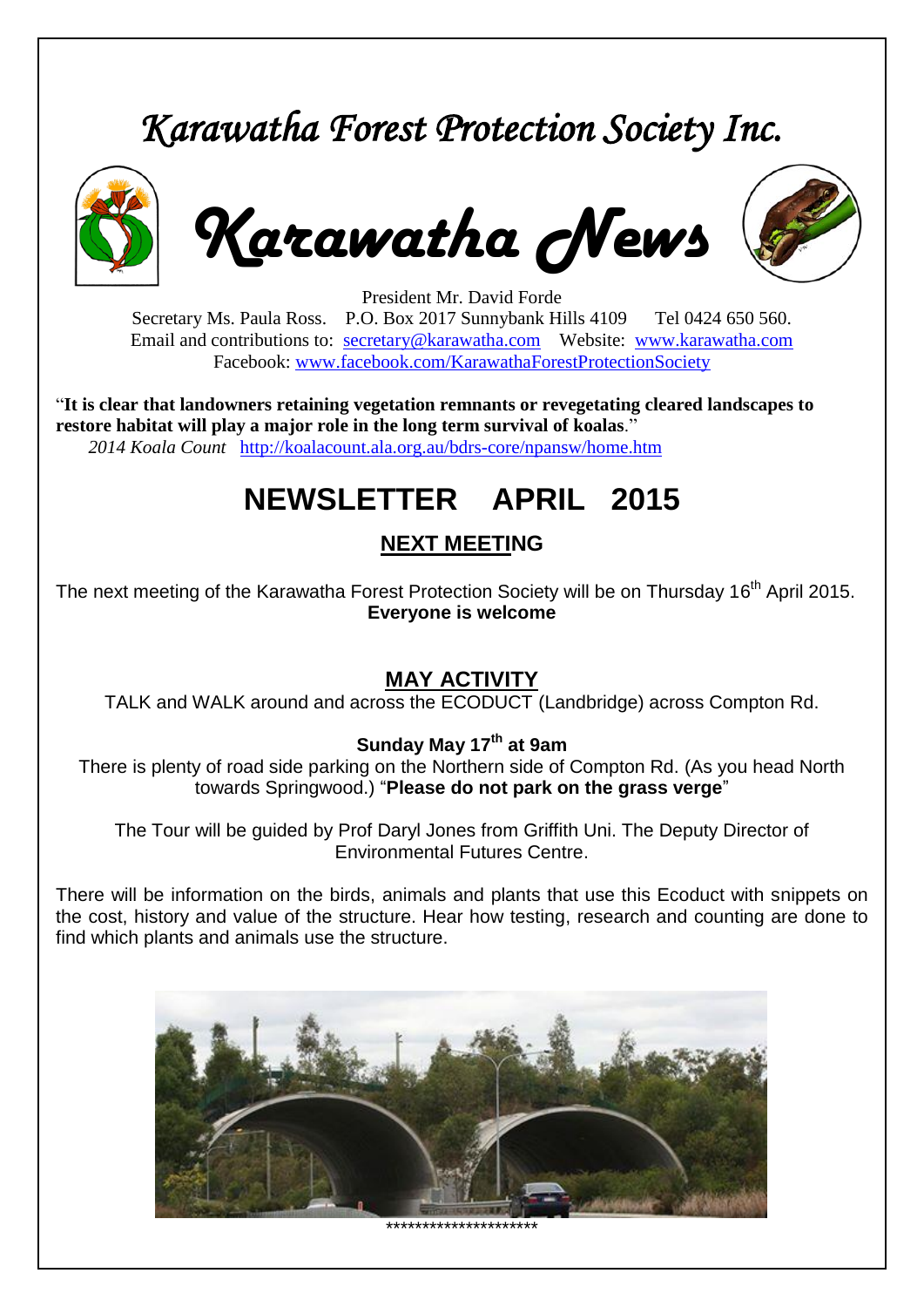## **SEQ FROGS GROUP SEARCH FOR CANE TOADS IN KARAWATHA FOREST.**

Alf Lacis, Corny Van Eldik and Jill Fechner of KFPS joined the SEQ Frogs group in a night search for cane toads in Karawatha Forest along the Wallum and Brushtail tracks.

The party, divided into two groups, recorded some 459! cane toads captured, and humanely euthanised using a new product called Hopstop. Apart from the cane toads that we found, we sighted lots of frogs, a scorpion and a tawny frogmouth.

Thanks to Brett, Vincent, Jasmine, Jill, John and everyone involved. Thanks also Brisbane Catchments Network, Wolsten & Centennial Catchments & Brisbane City Council. Looking forward to even bigger events before the next breeding season starts. More photos at this site.

[https://www.facebook.com/media/set/?set=a.1098489933510304.1073741845.542626089096694](https://www.facebook.com/media/set/?set=a.1098489933510304.1073741845.542626089096694&type=1&pnref=story) [&type=1&pnref=story](https://www.facebook.com/media/set/?set=a.1098489933510304.1073741845.542626089096694&type=1&pnref=story)



#### **Message from Councillor Kim Marx**

I am pleased to announce that construction of the Karawatha Forest Discovery Centre within Karawatha Forest will start this week, weather permitting. The Acacia Road entry is now closed. The Karawatha Forest Discovery Centre will be a creative, learning and play space where visitors can explore, discover and be inspired by the area's diverse wildlife and landscapes.

The Karawatha Forest Discovery Centre will include:

- a building with indoor and outdoor sheltered areas including a theatre room, outdoor classroom and public toilets
- a learning space with play features inspired by nature (not standard park play equipment)
- outdoor picnic and recreation spaces
- upgrades to the connecting pathways within the picnic reserve
- an upgrade to the Acacia Road entrance including a dedicated turning lane
- a new car park area providing an additional 50 spaces
- a new all abilities access trail.

The discovery centre will be constructed within the Acacia Road picnic reserve. For the safety of park visitors, the picnic area at Acacia Road and walking tracks in that area will be closed for the duration of construction. Alternative picnic facilities and walking tracks can be accessed from Illaweena Street.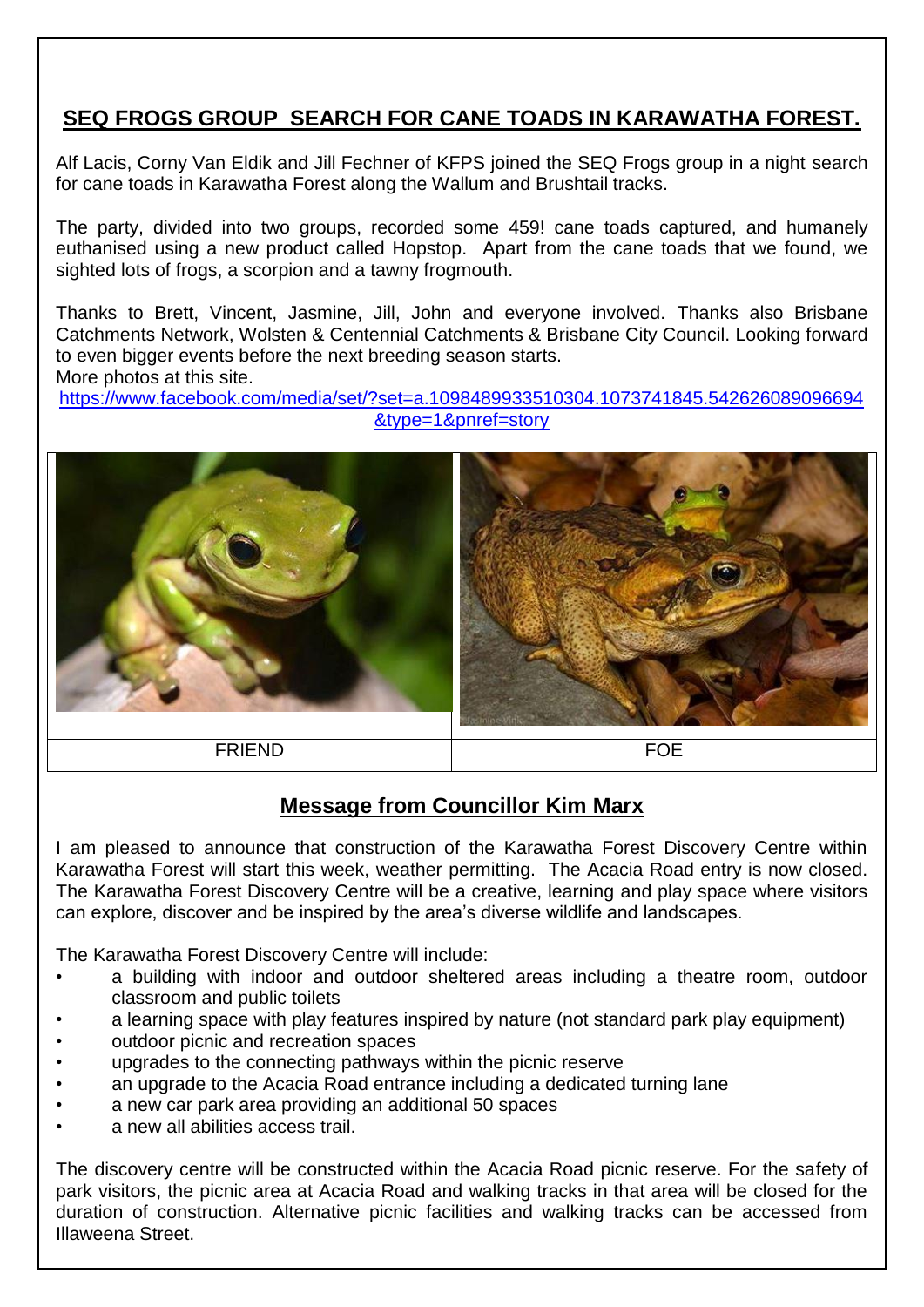Construction of the project will generally be undertaken from Monday to Saturday between 7am and 5pm and in a manner that minimises the impact on the forest, its flora and fauna and the surrounding community. Council will be operating under an environmental management plan throughout construction.

Should you have any enquiries regarding the new Discovery Centre, please do not hesitate to contact my office on 3407 0566.

#### **Karawatha Family Fun Day**

The Karawatha Family Fun Day will be held on Sunday  $3^{rd}$  May at the Borella Road Park, Sunnybank Hills. There will be more rides and attractions for everyone and its **FREE**

## **A CAUSE FOR CONCERN**

On 2 May 2012, the Commonwealth Department of the Environment (Department) listed the combined **koala population** of Queensland, New South Wales and the Australian Capital Territory (specifically Phascolarctos cinereus) **as a "vulnerable" threatened species** under the Environment Protection and Biodiversity Conservation Act 1999 (EPBC Act).

**IF you find an injured animal anywhere or especially in or around Karawatha Forest,** Call RSPCA 1300 ANIMAL (1300 264 625 ) to be directed to nearest ambulance or 3299 1032 A/Hrs 0412 429 898. \*\*\*\*\*\*\*\*\*\*\*\*\*\*\*\*\*\*\*\*\*\*\*\*\*

# **A GATHERING FOR ALL QUEENSLANDERS**.



Later this year, Queensland Water and Land Carers, the Australian Coastal Society and Queensland's Regional Groups Collective are combining their efforts to bring you the very best stories from Queensland.

People from all walks of life will journey to Caloundra for the Reef, Range and Red Dust Conference #RRRD15 from Monday 31st August to 2nd September 2015. The focus of this journey is about how we are all connected in caring for our lands and waters and how this connectivity impacts on each and every one of us.

**Karawatha Forest Protection Society** Next meeting **Thursday 16 th April 2015** 7.00 pm Library meeting room Sunnybank Hills Shoppingtown.



Photocopying courtesy Cr. Kim Marx *Mail out assisted by BCC Community Grant*

**BUSH CARE GROUP** General activity in the forest **Contact Dennis Kerr 0450 353 206** or dk25@live.com.au Second Sunday of the month 7am >9am (14<sup>th</sup> March)